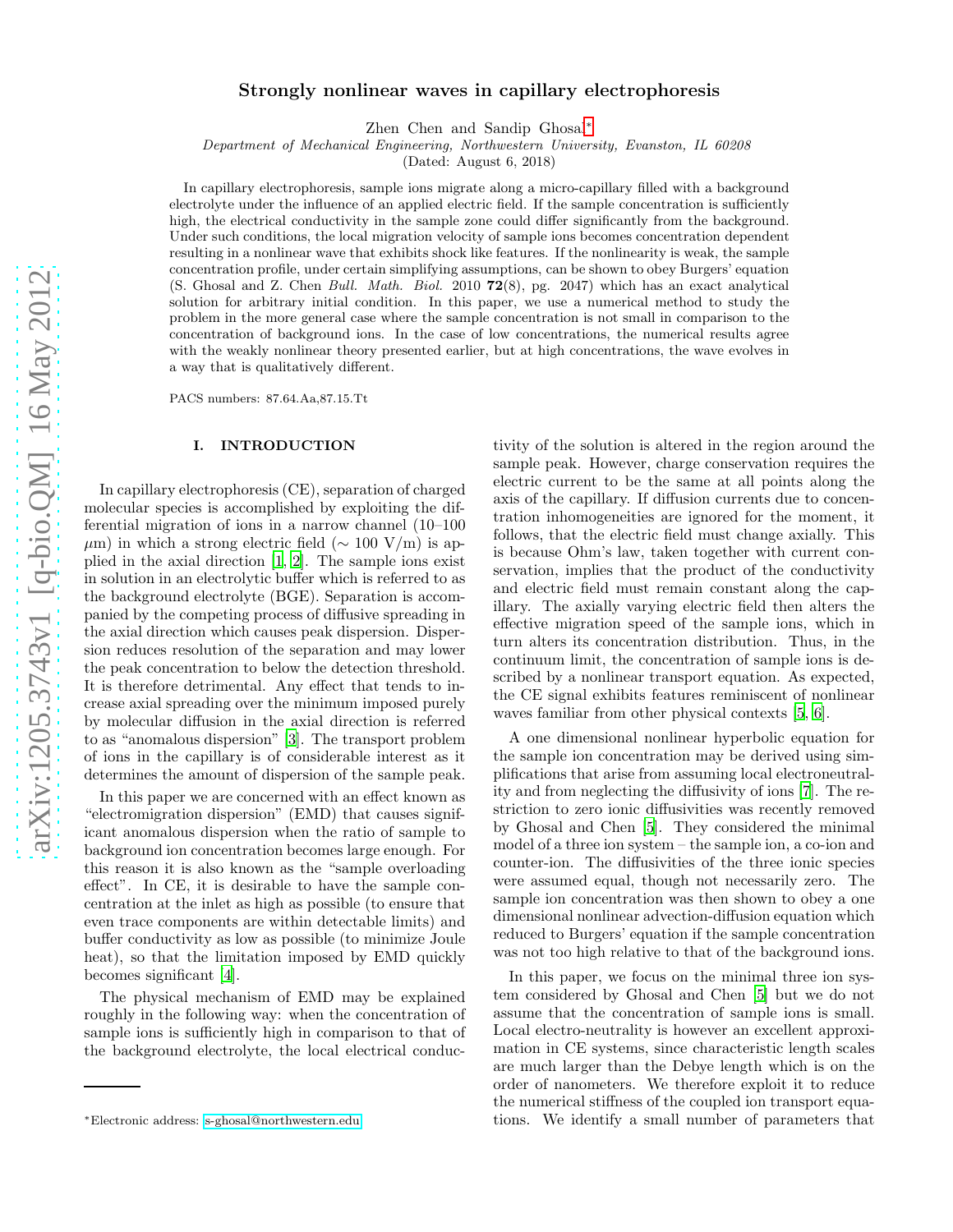primarily determine the system evolution and study the dynamics for a representative range of these parameters. We show that at low concentrations the peak evolves in accordance with the weakly nonlinear theory [\[5](#page-5-4)], but at high enough concentrations, the dynamics of peak evolution is qualitatively different as the system is dominated by the nonlinearity. Surprisingly, in the strongly nonlinear regime, the peak breaks up into two zones marked by a critical concentration ( $\phi = \phi_c$ ) and separated by a diffusive boundary. The high concentration zone  $(\phi > \phi_c)$ remains quasi-stationary whereas the low concentration zone propagates forward forming a "surge front" superficially resembling nonlinear wave phenomena familiar in the context of water waves, such as a river bore [\[8](#page-5-7)]. The critical concentration  $(\phi_c)$  can be predicted by a simple argument based on flux conservation. At late times, dispersion ensures that concentrations throughout the domain get smaller and the peak once again may be described by Burgers' equation. The complex nonlinear behavior is a consequence of the nonlinearity inherent in the Nerst-Planck equations of ion transport, just as the behavior of large amplitude water waves arise from the nonlinear nature of the Navier-Stoke's equations of hydrodynamics.

## II. NUMERICAL SIMULATIONS

We set up and solve numerically an idealized problem in which a sample peak migrates in a background electrolyte. The channel walls are assumed charge neutral, so that electro-osmotic flow is absent [\[18](#page-5-8)]. Further, local electro-neutrality is invoked which enables us to express the electric field in terms of the instantaneous concentration distributions rather than solve the Poisson's equation for the electric potential. This considerably simplifies the numerical work as the Poisson's equation is stiff on account of the smallness of the Debye length. Thus, the problem is reduced to solving a set of one dimensional coupled partial differential equations for the ion concentration fields.

## A. Model System

We will consider a three ion system consisting of sample ions, co-ions and counter-ions. Results will be expressed in terms of dimensionless variables: all lengths are in units of a characteristic length  $w_0$  determined by the initial peak width, time is in units of  $w_0/v$ , where v is the migration velocity of an isolated sample ion in the applied field  $(E^{\infty})$  and the electric potential is in units of  $E^{\infty}w_0$ . All concentrations are in units of  $c_n^{\infty}$ , where  $c_n^{\infty}$  is the concentration of negative ions in the background electrolyte. In order to define a minimal problem with the fewest possible parameters, we assume that the mobility  $(u)$  is the same for all the species, and therefore, so is the diffusivity  $(D)$ , in accordance with the Einstein relation

 $(D_i/u_i = D/u = k_BT$  where  $k_B$  is Boltzmann's constant and  $T$  is the absolute temperature). Note however, since the valence  $z_i$  are different, the electrophoretic mobilities of the species  $\mu_i = z_i e u$  are not identical. Then the only parameters in the problem are  $Pe = v w_0/D$ , which may be regarded as a "Péclet number" based on the electromigration velocity v, and the two valence ratios  $z_n/z, z_p/z$ , where  $z_p$ ,  $z_n$  and z are respectively the valence of cations, anions and sample. We present results for two values of the Péclet number:  $Pe = 100$  and 200 and fix the valence ratio at  $z : z_p : z_n = 1 : 2 : -1$ . For other values of these parameters the results are qualitatively similar. The parameter of greatest interest is the degree of sample loading or the amplitude of the initial peak. The shape of the wave is insensitive to initial conditions, so for convenience we take the initial peak shape to have a rectangular [\[19\]](#page-5-9) profile of height  $c_m$  and width  $2w_0$  centered at  $x = 10w_0$ . This is also the most common initial shape encountered in practice where the sample is introduced by electrokinetic injection. The degree of sample loading is conveniently characterized [\[5\]](#page-5-4) in terms of the quantity

$$
\Gamma = \int_{-\infty}^{+\infty} \phi(x, t) \, dx = \int_{-\infty}^{+\infty} \frac{c_n}{c_n^{\infty}} \, dx,\tag{1}
$$

which has units of length. The length scale  $\Gamma$  may be used to define a second Péclet number  $P = v\Gamma/D$  which may be treated as a dimensionless measure of sample loading. A series of simulations are conducted with peak heights in the range  $\phi_m = c_m/c_n^{\infty} = 0.01$  (low sample loading) to 0.8 (high sample loading). The initial co-ion concentration  $c_p$  is assumed constant throughout the domain. Then the counter-ion concentration is determined by the local electro-neutrality constraint, Eq. [\(3\)](#page-2-0). An infinite domain is approximated by a finite computational box of length much greater than  $w_0$ . The values of the concentrations are held fixed at the domain boundaries and  $\partial \phi_e / \partial x$  is set to the constant value  $-E^{\infty}$ . The domain is chosen to be sufficiently large that the perturbations of the concentrations and fields are always negligible near the domain boundaries.

#### B. Numerical Method

We will solve the governing equations for ion transport in solution, which are

<span id="page-1-0"></span>
$$
\frac{\partial c_i}{\partial t} + \frac{\partial}{\partial x} \left[ -\mu_i c_i \frac{\partial \phi_e}{\partial x} - D_i \frac{\partial c_i}{\partial x} \right] = 0 \tag{2}
$$

where  $c_i$  is the concentration of species  $i$   $(i = 1, 2, ..., N)$ with electrophoretic mobility  $\mu_i$  and diffusivity  $D_i$ . Electro-osmotic flow is neglected so that the problem is one dimensional and may be described using the coordinate x along the capillary and time since injection, t. On account of the requirement of local electroneutral-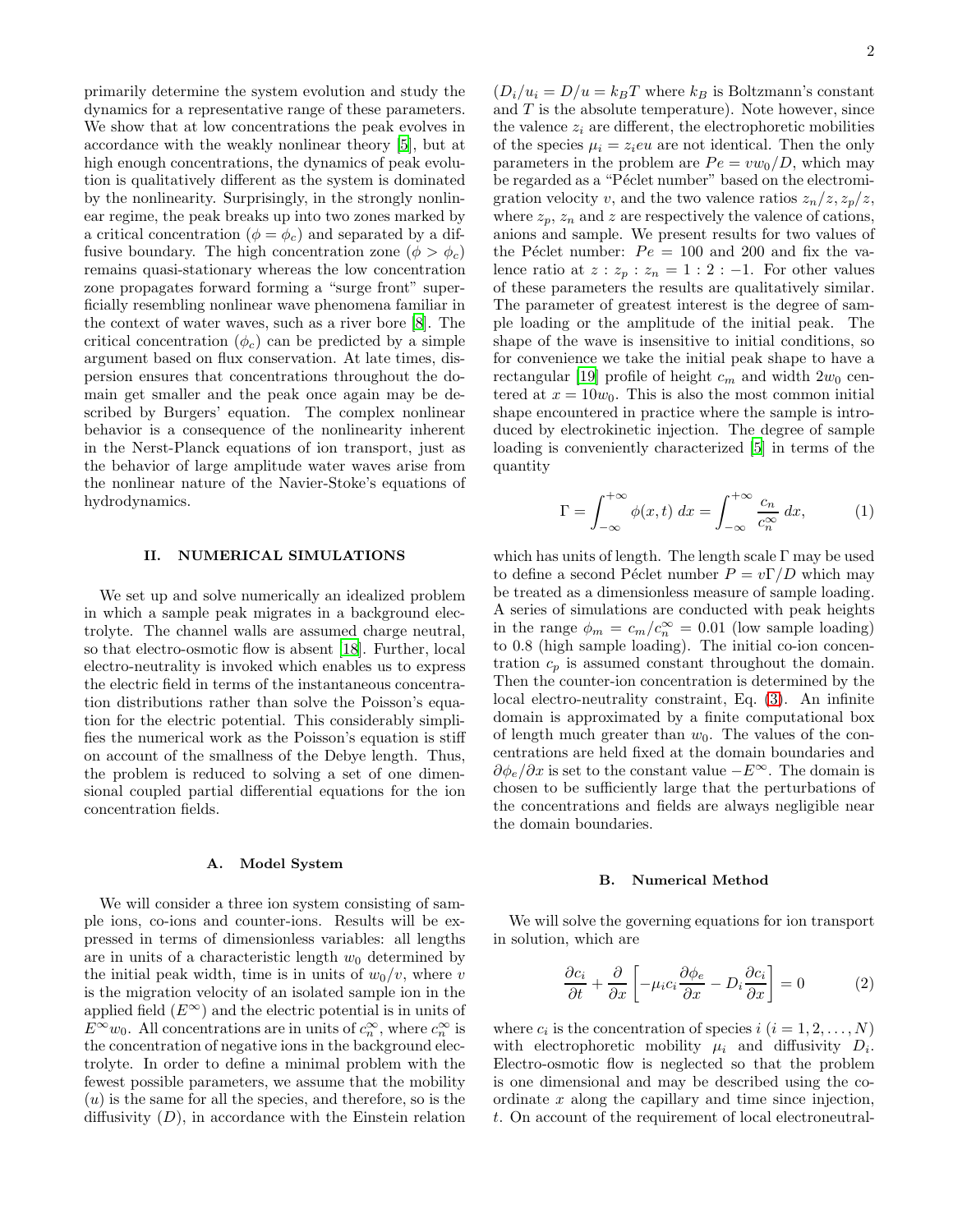

FIG. 1: Time evolution of the profiles of the normalized sample ion concentration ( $\phi$ ), electric field ( $E/E_{\infty}$ ) and Kohlrauch function  $(K/K_{\infty})$  in the case of weak sample loading  $(\phi \ll \phi_c)$ . The Kohlrausch function spreads only by diffusion so that the sample peak rapidly migrates into the zone where  $K = K_{\infty}$  (movie online).

ity [\[9\]](#page-5-10)

<span id="page-2-0"></span>
$$
\sum_{i=1}^{N} z_i c_i = 0
$$
 (3)

 $(z<sub>i</sub>$  is the valence of the *i*th species). The electric potential  $\phi_e$  may be found from the equation of current conservation:

<span id="page-2-1"></span>
$$
\frac{\partial}{\partial x}\left[-\sum_{i=1}^{N} z_i \mu_i c_i \frac{\partial \phi_e}{\partial x} - \sum_{i=1}^{N} z_i D_i \frac{\partial c_i}{\partial x}\right] = 0. \qquad (4)
$$

Eq. [\(4\)](#page-2-1) may be readily integrated to yield the local electric field,  $E = -\partial_x \phi_e$ :

$$
E(x,t) = \frac{E^{\infty} \sum_{i} z_{i} \mu_{i} c_{i}^{\infty} + \sum_{i} z_{i} D_{i} \partial_{x} c_{i}}{\sum_{i} z_{i} \mu_{i} c_{i}},
$$
(5)

where the superscript  $\infty$  indicates the value of the respective variable far away from the peak and the summation is over all species.

A finite volume method is used to discretize equations [\(2\)](#page-1-0) and [\(4\)](#page-2-1) in space using an adaptive grid refinement algorithm that is enabled by applying the Matlab library "MatMOL" [\[10](#page-5-11)]. The spatially discretized system of equations is then integrated in time using the Matlab solver "ode45" [\[11](#page-5-12)] which is based on an explicit Runge-Kutta  $(4.5)$  formula. Equations  $(2)$  and  $(4)$  automatically ensure that the electro-neutrality condition, Eq. [\(3\)](#page-2-0), is satisfied and this is verified at each time step.

#### C. Results

Figure 1(a) shows the profiles of the normalized sample concentration  $\phi(x,t) = c_n/c_n^{\infty}$  at fixed times  $vt/w_0 =$ 



FIG. 2: The same as in Fig. 1 except here the amplitude of  $\phi$  exceeds  $\phi_c$ . Here the part of the peak above the value  $\phi = \phi^{inter}$  appears to be effectively immobilized. The middle panel shows that the stagnant zone is due to a sharp reduction in the electric field caused by the very high electrical conductivity in this zone. The assumption  $K = K_{\infty}$  is clearly invalid as a part of the peak remains trapped in the injection zone (movie online).

0, 0.5, 2.0, 4.0 and 8.0 for the case of low sample loading. Fig. 1(b) and (c) show respectively the profiles of the corresponding electric field  $E(x, t)$  and the Kohlrausch regulating function  $K(x,t) = (c_p+c_n+c)/u$ . The Kohlrausch regulating function is a useful quantity for describing electrokinetic transport. If all ionic species have the same diffusivity,  $K(x, t)$  evolves as a passive scalar [\[5\]](#page-5-4). If ionic diffusivities are treated as zero, then  $K(x, t)$  is a con-served quantity [\[12](#page-5-13)]. It is seen that  $K(x,t)$  remains localized near the injection zone and spreads only slowly by molecular diffusion. The sample peak on the other hand moves to the right and after a short time, the sample peak essentially lies in a zone where  $K = K_{\infty}$ . This illustrates the behavior postulated earlier that makes possible a simplified description in terms of the one dimensional nonlinear equation [\[5](#page-5-4)]:

<span id="page-2-2"></span>
$$
\frac{\partial \phi}{\partial t} + \frac{\partial}{\partial x} \left( \frac{v\phi}{1 - \alpha \phi} \right) = D \frac{\partial^2 \phi}{\partial x^2}.
$$
 (6)

If  $\phi$  is small, Eq.[\(6\)](#page-2-2) reduces to the Burgers' equation on Taylor expansion of  $(1 - \alpha \phi)^{-1}$ . In the vicinity of the sample peak, the electric field is functionally related to the normalized sample concentration;  $E = E^{\infty}/(1-\alpha\phi)$ . Here  $\alpha$  is the "velocity slope parameter" introduced in [\[5\]](#page-5-4).

It may be shown [\[5](#page-5-4)] that the requirement of positivity of co- and counter-ion concentrations implies that only sample profiles satisfying the condition  $\phi < \phi_c$ , where  $\phi_c$ is a positive number, may be described by the theory. We will call such profiles "realizable". The critical concentration,  $\phi_c$ , is given by  $\phi_c = (z_p - z_n)/(z_p - z)$  when  $z < 0$  and  $\phi_c = -[z_n(z_p - z_n)/[z_p(z - z_n)]$  when  $z > 0$ . When the parameter  $\alpha > 0$ , it may be shown with some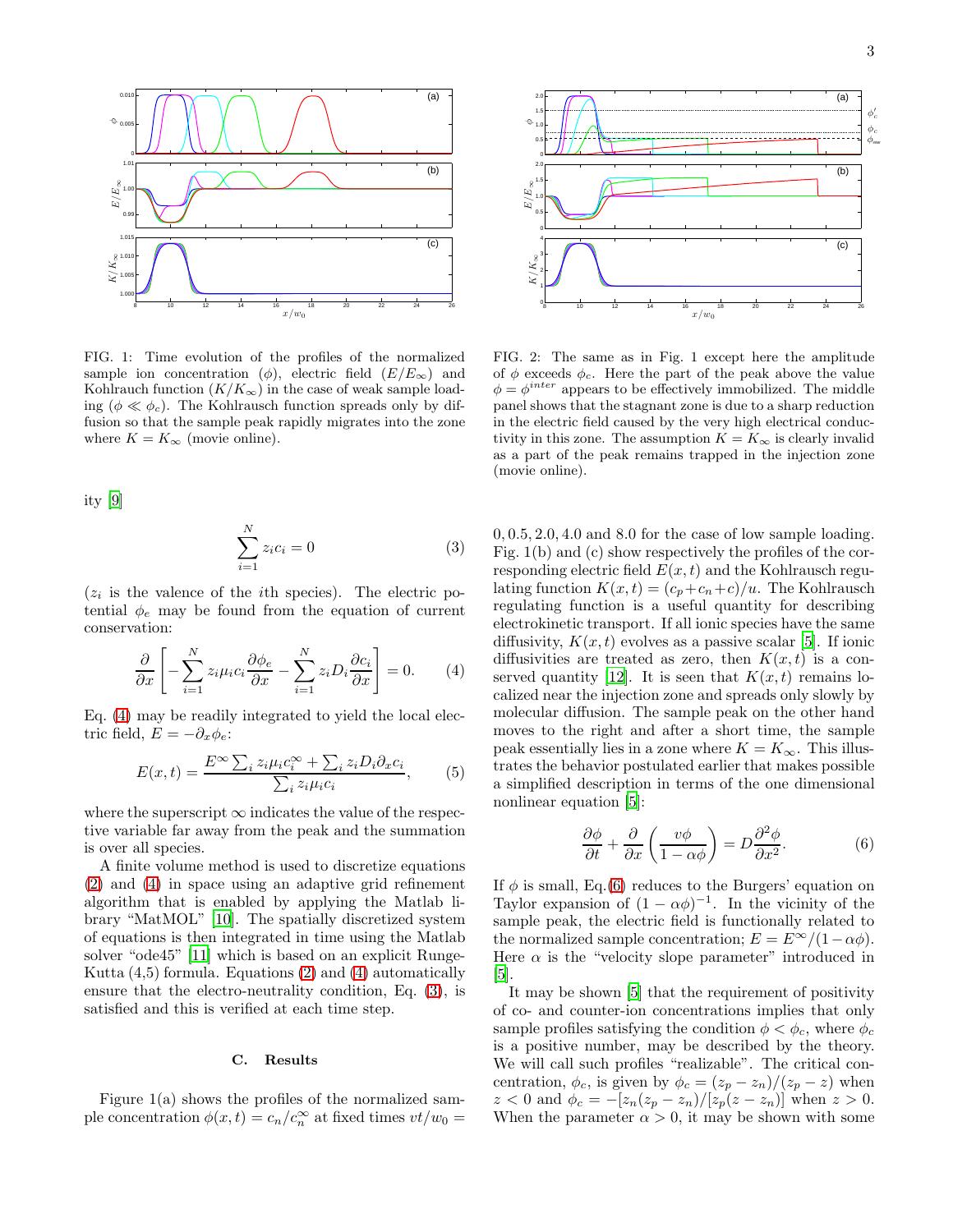

FIG. 3: The normalized rate of change of variance as a function of dimensionless time  $vt/w_0$  for (a)  $Pe = 100$  and (b)  $Pe = 200$  for three different values of sample loading  $(P)$ . At long times, the peak is seen to spread with an effective diffusivity  $D_{\text{eff}} = \lim_{t \to \infty} (2D)^{-1} (d\sigma^2/dt)$  given by Eq. (37) of [\[5](#page-5-4)] and indicated here by the horizontal dashed line.

simple algebra that  $\phi_c < \phi_c' \equiv \alpha^{-1}$  (see Appendix), so that the singularity implicit in Eq.[\(6\)](#page-2-2) when  $\phi = \phi'_c$  is never reached for realizable solutions. Fig. 2 shows the behavior of the system for initial conditions that are not realizable. In this situation, a stationary "barrier" develops at a fixed spatial location corresponding to a certain value  $\phi = \phi^{inter} < \phi_c$ . The sample ions move more or less freely on crossing the barrier but are effectively immobilized on the left of the barrier. This is due to the greatly reduced strength of the electric field in the injection zone where the electrical conductivity is high. This is clearly seen in Fig. 2(b) which shows a sharp reduction in the electric field in the injection zone. Only sample ions near the edges of the zone are able to "leak out" and are carried to the right as an advancing wave. Since part of the sample profile remains quasi stationary, the assumption of the constancy of the Kohlrausch function,  $K = K_{\infty}$ can no longer be made for non-realizable concentrations. Thus, Eq.[\(6\)](#page-2-2), which would have led to unphysical negative concentrations for such non-realizable profiles, is not applicable until after a sufficient time has evolved so that  $\phi$  is reduced to a value below  $\phi^{inter}$  throughout the domain.

Fig. 3 shows the variation in time of the quantity  $(2D)^{-1}d\sigma^2/dt$  for a series of different values of the diffusivity and sample loading characterized by the pair of Péclet numbers  $(Pe, P)$ . If the profile spread purely by molecular diffusivity, this quantity should approach one asymptotically. However, it is seen that the long time asymptotic value is not one but rather  $D_{\text{eff}}$  which depends solely on P. The dashed line shows the theoretical value of  $D_{\text{eff}}$  predicted by the weakly nonlinear theory



FIG. 4: The normalized convergence time  $vt_*/w_0$  where  $t_*$ is the time taken for the effective variance  $(2D)^{-1}(d\sigma^2/dt)$ to reach 95 percent of its final asymptotic value of  $D_{\text{eff}}$  as a function of the sample loading  $(P)$  for different values of the Péclet number (Pe).

based on solutions of the Burgers' equation [\[5](#page-5-4)]. Thus, once the system has evolved long enough, and dispersion has caused the amplitude to drop sufficiently, Burgers' equation provides a valid description of the peak evolution. However, a real separation happens in a finite capillary and the long time limit may not necessarily apply. A quantity of interest is the timescale characterized by  $t_*$ : the time needed for the quantity  $(2D)^{-1}d\sigma^2/dt$  to relax to 0.95 of its asymptotic value  $D_{\text{eff}}$ . If the separation is conducted in a capillary of length  $L$ , the question of interest is whether  $t_*$  is small or large compared to the total separation time  $T = L/v$ . In Fig. 4 we show the normalized time  $vt_*/w_0$  from a series of simulations with different values of  $(Pe, P)$ . Clearly,  $vt_*/w_0$  is a monotonically decreasing function of P. This can be anticipated from the theory of nonlinear waves [\[6](#page-5-5)]: the higher the amplitude, the quicker a shock or shock like structure is formed. In contrast to the effective diffusivity shown in Fig. 3 which depends on  $P$  but not on  $Pe$ , the time to reach the asymptotic state does depend on  $Pe$ . In fact, as Fig. 4 shows, the curve  $vt_*/w_0$  as a function of P is shifted upwards as  $Pe$  is increased. Indeed, larger  $Pe$ corresponds to lower diffusivity and therefore a longer time for the peak to spread and its amplitude to fall sufficiently for the weakly nonlinear description to be valid. Typical values of the physical parameters in a microchip based system may be  $w_0 \sim 100 \mu m$ ,  $L \sim 5$  cm, so that  $vT/w_0 \sim 500$ . Thus, Fig. 4 suggests that the Burgers' solution does describe the peak dynamics for most of the separation time except for possibly a relatively short initial transient.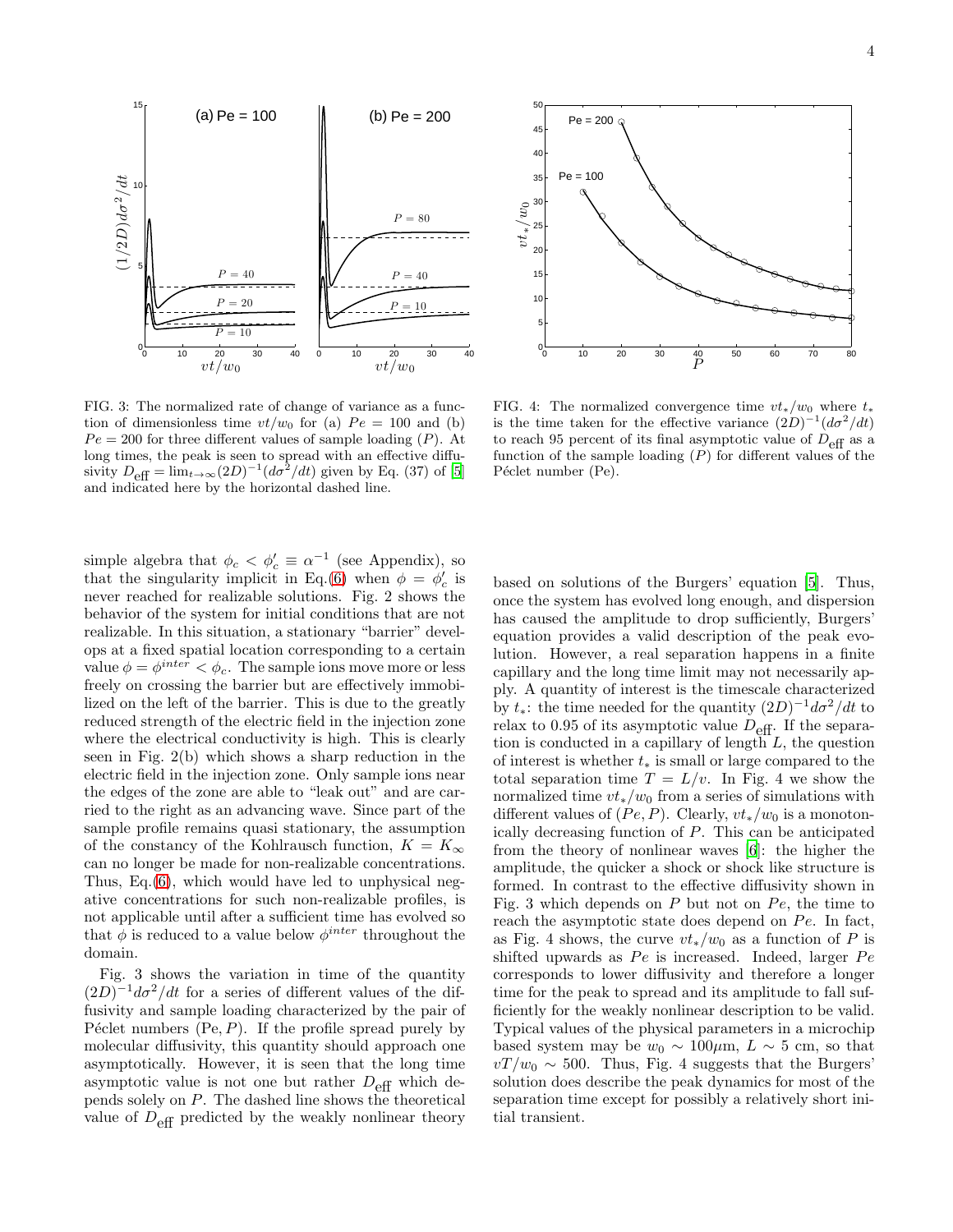

FIG. 5: Schematic diagram describing approximately the initial phase of peak evolution when  $\phi > \phi_c$ . The domain can be divided into an "Initial Zone" an "Interzone" and a "Background Zone". All the dependent variables are approximately constant within each zone but may undergo jumps across zone boundaries.

## D. Analysis

An approximate theoretical determination of the concentration  $\phi^{inter}$  may be provided using the conservation equations. The method of doing this is in fact entirely analogous to the "Moving Boundary Equations" (MBE) [\[13](#page-5-14)] for describing advancing fronts (e.g. in isotachophoresis), except, in this case, the front happens to be quasi stationary. The conceptual framework is illustrated in Fig. 3. The domain is decomposed into three parts: the "Initial Zone" where the sample is injected, the "Background Zone" ahead of the advancing wave where all concentrations equal their initial values and an "Interzone" between them. All variables are assumed constant within each zone but undergo a discontinuous change across zone boundaries. The values of the variables in each zone are indicated in Fig. 3. The boundary between the Initial Zone and the Interzone is stationary whereas the boundary between the Interzone and the Background Zone moves to the right. The arrows indicate fluxes of ions across the stationary zone boundary. Conservation of these ionic fluxes require

$$
E^{ini}\phi^{ini} = E^{inter}\phi^{inter}
$$
 (7)

$$
E^{ini}\phi_n^{ini} = E^{inter}\phi_n^{inter}
$$
 (8)

where E represents the electric field and  $\phi$  represents the concentration (normalized by  $c_n^{\infty}$ ). The superscript ("ini" for the Initial Zone, "inter" for the Interzone and "∞" for the Background Zone) indicates the zone in which the variable is evaluated and the subscript (p for cation,  $n$  for anion and no subscript for the sample) identifies the species. Therefore,

<span id="page-4-0"></span>
$$
\phi_n^{inter} = (\phi_n^{ini}/\phi^{ini})\phi^{inter}
$$
 (9)

For the inter zone,

<span id="page-4-1"></span>
$$
K^{inter}~=~c_{n}^{\infty}\left(\phi^{inter}+\phi_{p}^{inter}+\phi_{n}^{inter}\right)/u
$$

$$
= K_{\infty} = c_n^{\infty} \left( \phi_p^{\infty} + 1 \right) / u
$$

$$
= c_n^{\infty} \left( 1 - z_n / z_p \right) / u.
$$
 (10)

The electro-neutrality condition (valid in all zones) is:

$$
z_p \phi_p + z_n \phi_n + z \phi = 0. \tag{11}
$$

By combining Eq. [\(9\)](#page-4-0) and [\(10\)](#page-4-1) and using the electroneutrality condition we get an equation for determining  $\phi^{inter}$ 

$$
(1 - z/z_p)\phi^{inter} + r(1 - z_n/z_p)\phi^{inter} = 1 - z_n/z_p, (12)
$$

where the ratio  $\phi_n^{ini}/\phi^{ini} = r$  is a constant determined by the ionic composition of the injected zone. Solving the above linear equation for  $\phi^{inter}$  we have

$$
\phi^{inter} = [r + (z_p - z)/(z_p - z_n)]^{-1}.
$$
 (13)

In our numerical experiment the cation concentration was chosen to be uniform, so that  $\phi_p^{ini} = \phi_p^{\infty} = -z_n/z_p$ . Since  $z : z_p : z_n = 1 : 2 : -1, r = 1/\phi^{ini} - z/z_n = 1.5$ , and,  $\phi^{inter} = 0.55$ . This value is indicated by the dashed line in Fig. 2(a). Clearly, it correctly describes the concentration of sample in the Interzone.

Thus, the theoretical description developed in [\[5\]](#page-5-4) may be used in the Interzone ( $\phi < \phi^{inter}$ ) but not in the Initial Zone. In order that all ion concentrations be nonnegative in the Interzone we must have  $\phi^{inter} < \phi_c < \phi_c'$ . This inequality is indeed true as can be shown by some simple algebra (see Appendix).

### III. CONCLUSIONS

The development of nonlinear waves in capillary electrophoresis in the limit of low as well as high concentration of sample ions was studied by numerical integration of the governing equations. An idealized minimal model was considered consisting of a three ion (sample, co-ion and counter-ion) system of strong electrolytes [\[20\]](#page-5-15). This study complements an earlier paper by the authors. There it was shown that, in the weakly nonlinear limit, the evolution of the sample concentration may be reduced to Burgers' equation, which admits an exact analytical solution.

Numerical simulation revealed that the evolution of the peak proceeds in a way that is qualitatively different when the sample concentration is high. As a consequence of the sharp reduction of the electric field in the region of sample injection, the ion migration velocity in this zone is very small. Ahead of this zone the ions form a surge front with a step-like profile propagating to the right. This state of affairs continues until the dimensionless ion concentration  $(\phi)$  in the injection zone drops sufficiently so that  $\phi < \phi^{inter}$ . The subsequent dynamics then proceeds in accordance with the weakly nonlinear theory [\[5](#page-5-4)]. The value of  $\phi^{inter}$  may be approximately calculated by using a simple model based on conservation of ionic fluxes.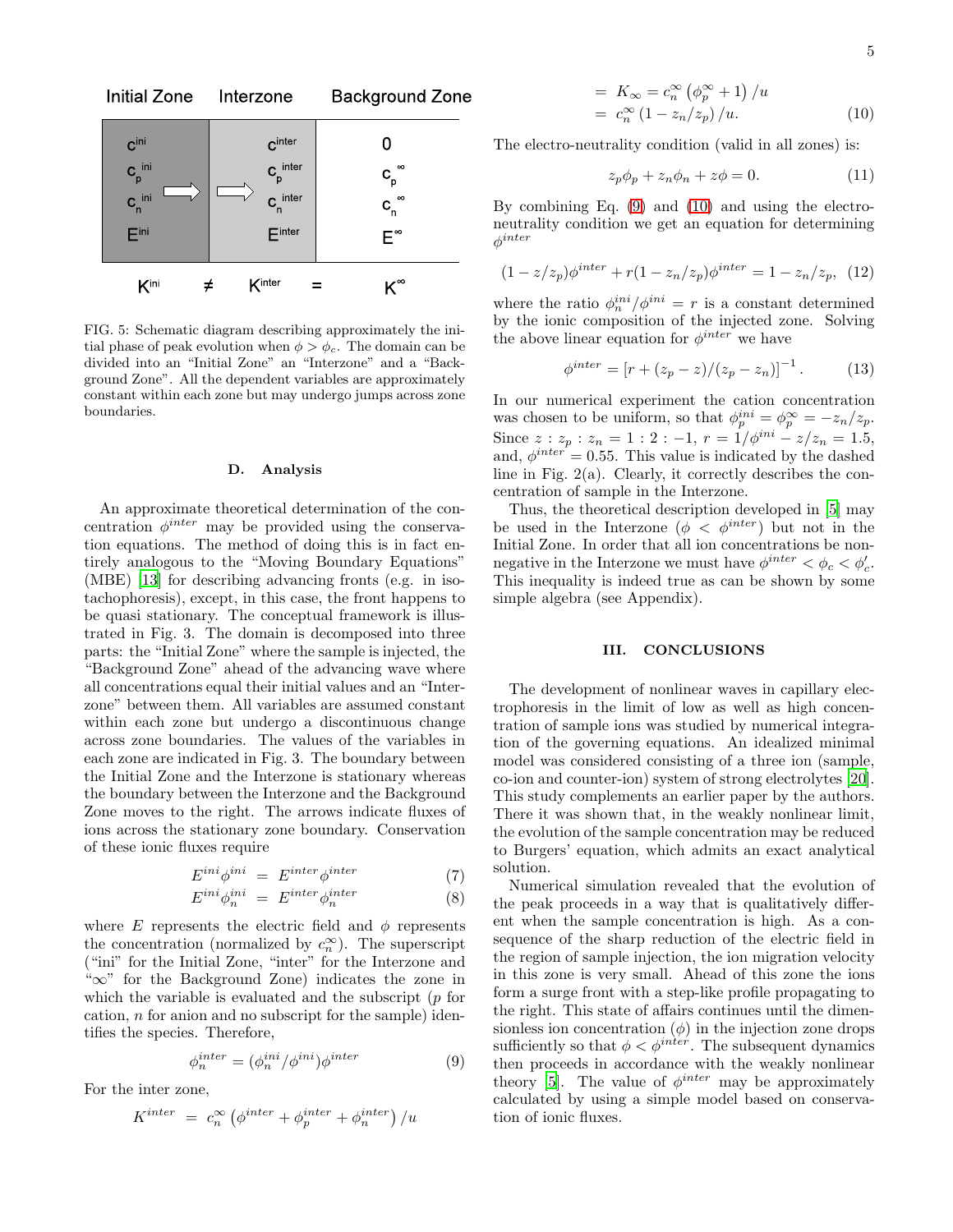This qualitative change in the dynamics of peak evolution explains the breakdown of the weakly nonlinear theory when the concentration  $\phi$  exceeds the critical value  $\phi_c$ . When  $\phi$  exceeds a certain value  $\phi^{inter} < \phi_c$  part of the propagating wave is effectively immobilized in the injection zone. It is then no longer correct to assume [\[5](#page-5-4)] that the sample pulse would quickly move out to a region where the Kohlrausch function is constant.

The model studied here is clearly oversimplified. In particular, real electrophoresis buffers contain many more than three ions including one or more weak acids or bases to maintain a stable pH. Further, complex effects due to inhomogeneities in the electroosmotic flow may be relevant [\[14](#page-5-16)]. In this paper we ignore these complexities and attempt to produce a detailed understanding of a "minimal" model problem. One may question whether the strongly nonlinear regime considered here is of relevance to actual laboratory practice. The answer depends on the numerical values of the critical concentrations  $\phi^{inter} < \phi_c < \phi_c'$ . If the sample and

- <span id="page-5-0"></span>[1] Handbook of Capillary Electrophoresis, J. Landers, ed., (CRC Press, Boca Raton, U.S.A., 1996).
- <span id="page-5-1"></span>[2] Capillary Electrophoresis, Theory & Practice, P. Camilleri, ed., (CRC Press, Boca Raton, U.S.A., 1998).
- <span id="page-5-2"></span>[3] S. Ghosal, "Electrokinetic flow and dispersion in Capillary Electrophoresis," Annu. Rev. Fluid Mech. 38, 309– 338 (2006).
- <span id="page-5-3"></span>[4] J. Jorgenson and K. Lukacs, "Zone electrophoresis in open-tubular glass capillaries," Anal. Chem 53, 1298– 1302 (1981).
- <span id="page-5-4"></span>[5] S. Ghosal and Z. Chen, "Nonlinear waves in capillary electrophoresis," Bulletin of Mathematical Biology 72, 2047–2066 (2010).
- <span id="page-5-5"></span>[6] G. Whitham, Linear and Nonlinear Waves (Wiley-Interscience, New York, U.S.A., 1974).
- <span id="page-5-6"></span>[7] F. Mikkers, F. Everaerts, and T. P. Verheggen, "Concentration distributions in free zone electrophoresis," J. Chromatogr. 169, 1–10 (1979).
- <span id="page-5-7"></span>[8] J. J. Stoker, "The formation of breakers and bores the theory of nonlinear wave propagation in shallow water and open channels," Communications on Pure and Applied Mathematics 1, 1–87 (1948).
- <span id="page-5-10"></span>[9] I. Rubinstein, Electro-Diffusion of Ions (SIAM, Philadelphia, U.S.A., 1990).
- <span id="page-5-11"></span>[10] A. Vande Wouwer, P. Saucez, and W. E. Schiesser, "Simulation of Distributed Parameter Systems Using a Matlab-Based Method of Lines Toolbox: Chemical Engineering Applications," Industrial & Engineering Chemistry Research 43, 3469–3477 (2004).
- <span id="page-5-12"></span>[11] L. F. Shampine and M. W. Reichelt, "The MATLAB ODE Suite," SIAM Journal on Scientific Computing 18, 1 (1997).
- <span id="page-5-13"></span>[12] F. Kohlrausch, "Ueber Concentrations-Verschiebungen durch Electrolyse im Inneren von Lösungen und Lösungsgemischen," Ann. Phys. 62, 209-239 (1897).
- <span id="page-5-14"></span>[13] V. P. Dole, "A Theory of Moving Boundary Systems Formed by Strong Electrolytes1," Journal of the American Chemical Society 67, 1119–1126 (1945).

carrier ions have similar valences then all of these critical concentrations are of order unity. Thus, to exceed these critical values the sample ions in the injected plug will need to be present at concentrations approaching that of the carrier electrolyte. Such high concentrations are rarely employed in laboratory practice. However, if the sample is a macro-ion the critical values may actually be quite small. For example, at pH 2.0 Bovine serum albumin has a valence,  $z \sim 55$  [\[15\]](#page-5-17). Then, in a univalent carrier electrolyte we have  $\phi_c \sim 0.04$ , so that the strongly nonlinear regime studied here may be easily reached.

#### Acknowledgments

This work was supported by the National Institute of Health under grant R01EB007596.

- <span id="page-5-16"></span>[14] L. Chen and A. T. Conlisk, "Effect of nonuniform surface potential on electroosmotic flow at large applied electric field strength," Biomedical Microdevices 11, 251–258 (2008).
- <span id="page-5-17"></span>[15] C. L. Ford and D. J. Winzor, "Measurement of the net charge (valence) of a protein," Biochimica et Biophysica Acta (BBA) - Protein Structure and Molecular Enzymology 703, 109–112 (1982).
- <span id="page-5-18"></span>[16] S. Ghosal and Z. Chen, "Electromigration dispersion in a capillary in the presence of electro-osmotic flow," J. Fluid Mech. 697, 436–454 (2012).
- <span id="page-5-19"></span>[17] Z. Chen and S. Ghosal, "Electromigration dispersion in Capillary Electrophoresis," Bulletin of Mathematical Biology 74, 346–355 (2012).
- <span id="page-5-8"></span>[18] The effect of a wall zeta potential has recently been investigated [\[16\]](#page-5-18).
- <span id="page-5-9"></span>[19] to reduce numerical errors, the corners of the rectangle were slightly "rounded" by using a tan hyperbolic function.
- <span id="page-5-15"></span>[20] the situation of a weak electrolytic buffer was recently investigated by the authors [\[17](#page-5-19)].

# Appendix: Proof of the inequality  $\phi^{inter} < \phi_c < \phi_c'$

The critical concentration  $\phi_c$  is defined as [\[5\]](#page-5-4)

$$
\phi_c = \begin{cases} \frac{z_p - z_n}{z_p - z} & \text{if } z < 0\\ -\frac{z_n}{z_p} \frac{z_p - z_n}{z - z_n} & \text{if } z > 0 \end{cases}
$$
 (A.1)

whereas

$$
\phi'_{c} = \frac{1}{\alpha} = \frac{z_{n}(z_{p} - z_{n})}{(z - z_{n})(z - z_{p})}.
$$
 (A.2)

We need to show that  $\phi_c < \phi_c'$  when  $\alpha > 0$ , that is, when  $z_p > z > z_n$ . To do this, evaluate the ratio  $\phi_c/\phi_c'$  when